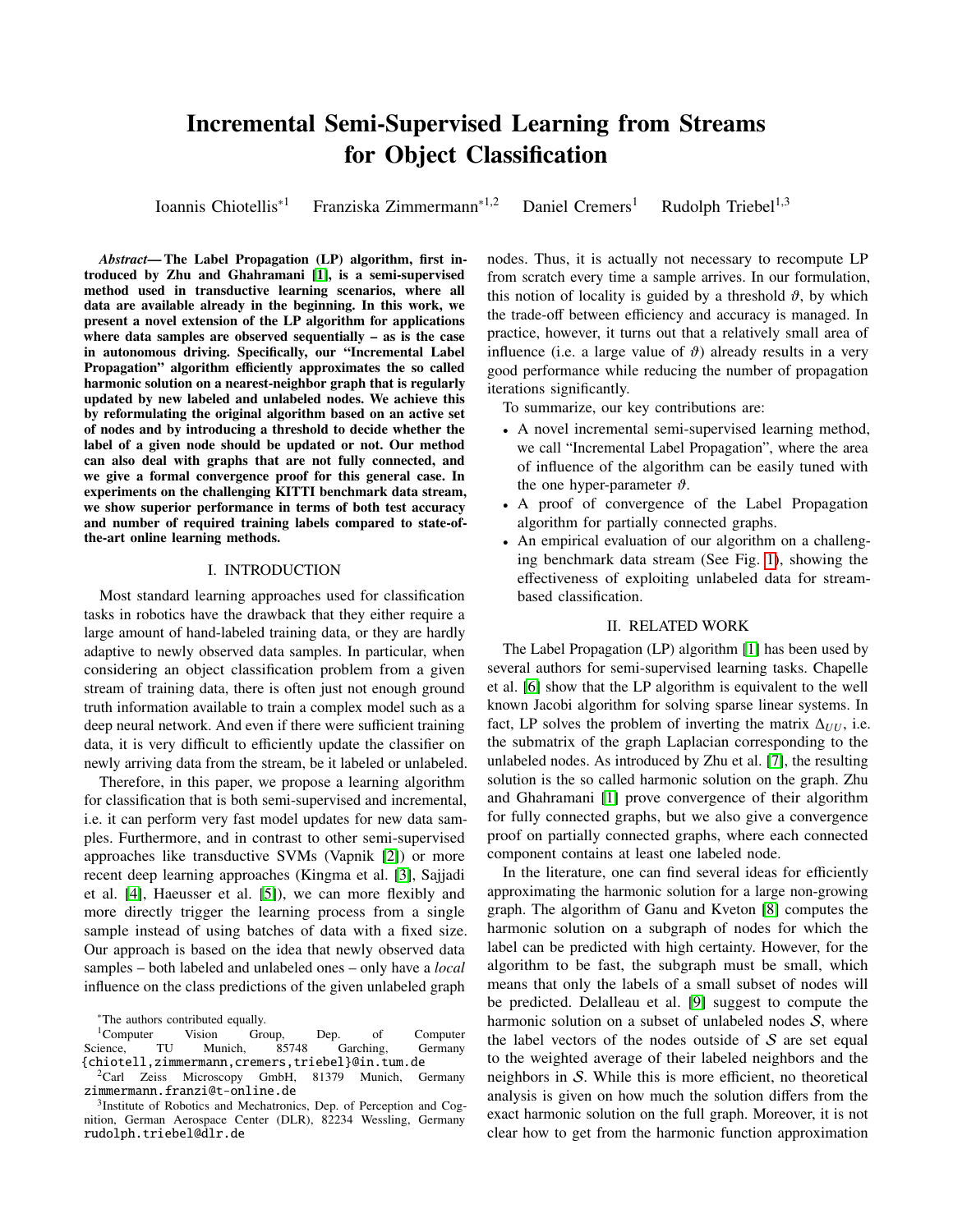on a fixed graph to the approximation on an enlarged graph without computing everything from scratch.

Delalleau et al. [\[9\]](#page-6-8) derive an inductive formula to assign an optimal label to a new point given the harmonic solution on the old points. However, optimality only holds under the assumption that the label vectors of old points cannot change. If many unlabeled or a few labeled points arrive, the new information is not utilized to update the labels of previously classified points. In the algorithm of Valko et al. [\[10\]](#page-6-9), new incoming points are first assigned to one of *k* clusters using the doubling algorithm for incremental *k*-center clustering (Charikar et al. [\[11\]](#page-6-10)). Then, each new point is replaced by its cluster center and the harmonic solution is computed on the cluster centers. Therefore, only a  $k \times k$  instead of a  $n \times n$ matrix has to be inverted to get the exact harmonic solution. Moreover, only the cluster centers and the cluster sizes have to be stored instead of all the data. However, the number of clusters *k*, that shall represent the data points, must be fixed beforehand. Also, once a point is assigned to a cluster, its original feature vector is discarded, so its position inside the cluster is not taken into account any more.

Zhu [\[12\]](#page-6-11) also uses the idea of clustering to approximate the harmonic solution on large graphs. He computes the harmonic solution on a backbone graph consisting of mixture components, the so called harmonic mixture solution. An advantage of this approach is that a generative mixture model can naturally handle unseen points. Although a prediction for the label of a new point is easy to obtain, new points do not influence the model, except if the whole model is retrained. This is problematic if there are only a few points available in the beginning. Moreover, the problem of determining the number of clusters remains. The authors show that for a good approximation of the harmonic solution, the number of mixture components must be above a certain threshold that is data-dependent. Thus, the determination of a good number of clusters that keeps the effort of finding the harmonic mixture solution low, but still yields an acceptable approximation of the harmonic solution remains an open question.

Therefore, in this work, we do not reduce the data to a backbone graph but present the "Incremental Label Propagation" algorithm that allows us to approximate the harmonic solution on the full graph consisting of all nodes efficiently, in the context of a permanently growing graph.

# III. INCREMENTAL LABEL PROPAGATION

# *A. Reviewing O*ffl*ine Label Propagation*

We denote a partially labeled data set  $D$  of size  $n$  as the union of two subsets: the set  $\mathcal L$  with  $l$  labeled data points  $(\mathbf{x}_1, y_1), \dots, (\mathbf{x}_l, y_l)$  where  $\mathbf{x}_i \in \mathbb{R}^d$  are feature vectors and  $y_i \in \{1, \dots, C\}$  are class labels and the set  $\mathcal{U}$  with  $\mu$  unlabeled  $y_i \in \{1, \ldots, C\}$  are class labels, and the set  $U$  with *u* unlabeled points  $\mathbf{x}_{l+1}, \ldots, \mathbf{x}_{l+u}$ , i.e.  $n = l + u$ . Our aim is to infer class labels for unlabeled data points from the labeled ones. To do this, we compute edge weights  $w_{i,j}$  based on a given metric *M* and build a  $k$ -nn graph  $G$  with edge weights

$$
w_{i,j} = \begin{cases} \exp(-(x_i - x_j)^T M (x_i - x_j)) & \text{if } j \in \mathcal{N}(i) \\ 0 & \text{otherwise,} \end{cases}
$$
 (1)

<span id="page-1-0"></span>

Fig. 1: An example image (top) and the corresponding reconstructed 3D environment (bottom) with found objects from the KITTI Vision Benchmark Suite Geiger et al. [\[13\]](#page-6-12).

where by  $j \in \mathcal{N}(i)$  we denote that *j* is a neighbor of *i*. In particular, we find the *k<sup>l</sup>* labeled and *k<sup>u</sup>* unlabeled nearest neighbors of *i*. We define the *weight matrix* of all  $w_{i,j}$  with  $W \in \mathbb{R}^{n \times n}$ , the diagonal matrix  $D = \text{diag}(d_1, \ldots, d_n)$  where  $d_1 - \sum_{i=1}^{n} w_i$ , and the *transition matrix*  $P = D^{-1}W$ . I shels  $d_i = \sum_{j=1}^n w_{i,j}$ , and the *transition matrix*  $P = D^{-1}W$ . Labels are represented in a *label matrix*  $F \in \mathbb{R}^{n \times C}$ , where ideally entry  $f_{k,c} = 1$  if  $\mathbf{x}_k$  has label  $y_k = c$  and  $f_{k,c} = 0$  otherwise. From the convention that all labeled points appear first and all unlabeled ones afterwards, it follows that *P* consists of four blocks:

$$
P = \begin{pmatrix} P_{LL} & P_{LU} \\ P_{UL} & P_{UU} \end{pmatrix},
$$
 (2)

where the subscripts of the blocks indicate transitions between labeled, unlabeled and mixed point pairs. Similarly, *F* consists of a labeled block  $F_L$  - the one-hot encoding of the true labels - and an unlabeled block  $F_U$ , i.e.  $F = (F_L^T F_U^T)^T$ , where  $F_U$ initially contains zero vectors.

With this notation, the LP algorithm introduced by Zhu and Ghahramani [\[1\]](#page-6-0) can be formalized in two steps that are repeated until convergence. In the first step, a new label matrix  $F^{new}$  is computed by propagating the given labels according to the transitions, i.e.  $F^{new} \leftarrow PF^{old}$ . In the second step, the labels of the labeled samples are reset to those from the ground truth, i.e.  $F_L^{new} \leftarrow F_L$ . A possible convergence criterion is whether the norm  $||F_U^{new} - F_U^{old}||_{\infty}$  drops under a given threshold  $\tau$ .

# *B. Convergence on Partially Connected Graphs*

<span id="page-1-1"></span>Zhu and Ghahramani [\[1\]](#page-6-0) prove the convergence of the LP algorithm but their proof (and the equivalent proof of Zhu [\[12\]](#page-6-11)) only applies if there is a  $\gamma$  < 1 s.th.  $\forall i \in \{1, ..., u\}$ :  $\sum_{j=1}^{u} (P_{UU})_{i,j} \leq \gamma$ , which means that each unlabeled node<br>has to be connected to a labeled node by an edge of weight has to be connected to a labeled node by an edge of weight greater than 0. This assumption is of course true for fully connected graphs with positive weights. We will show here convergence on not fully connected graphs. First we assume that each connected component of nodes contains at least one labeled node. The LP algorithm can be written as

$$
F_U^{t+1} = P_{UU} F_U^t + P_{UL} F_L^t,
$$
  
\n
$$
F_L^{t+1} = F_L^0 \ \forall t.
$$
\n(3)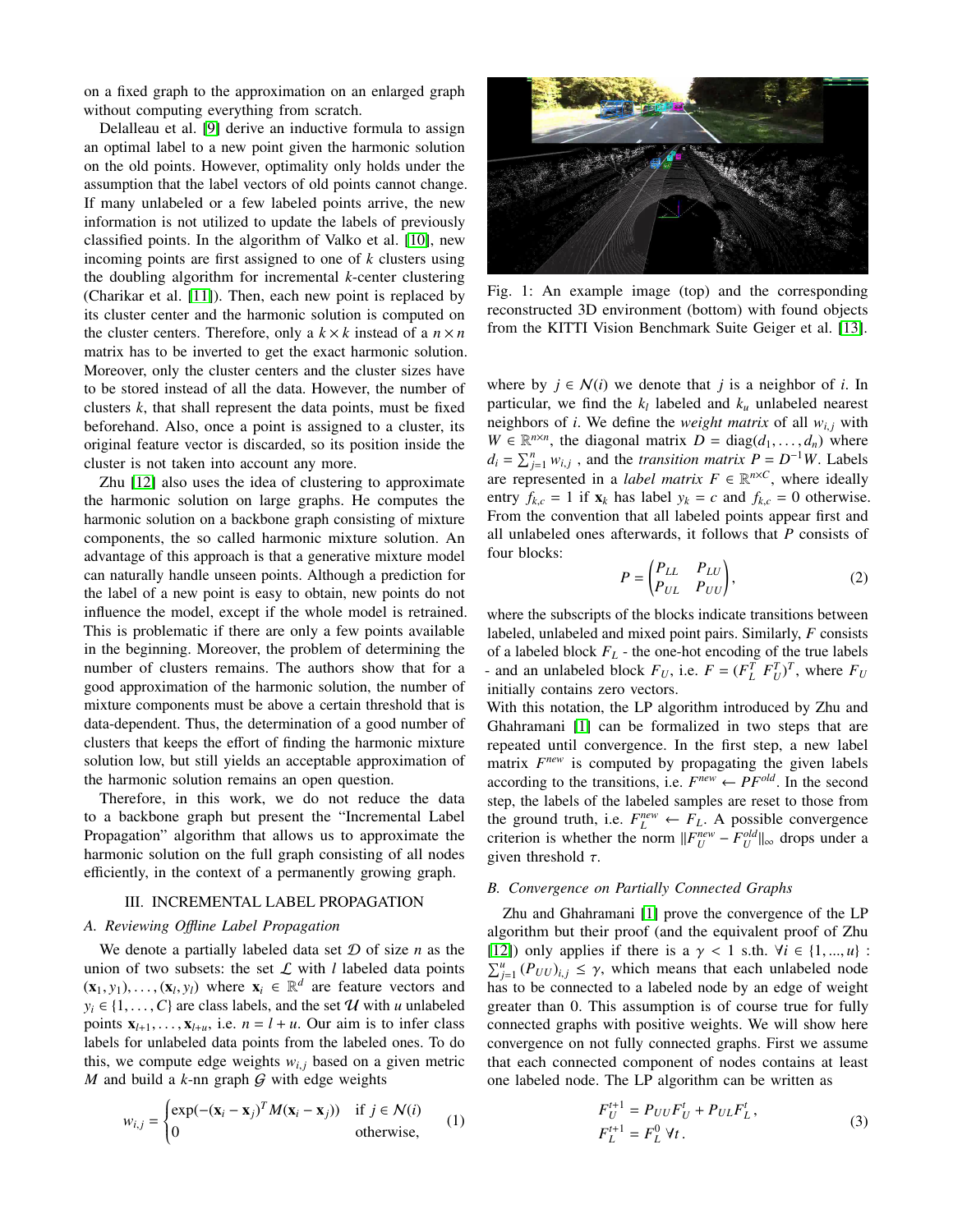Obviously *F<sup>L</sup>* stays constant. To show the convergence of  $F_U$ , we show the convergence of the columns of  $F_U$ . Let  $f_U$  be the *j*-th column of  $F_U$  and  $f_L$  the *j*-th column of  $F_L$ ,  $j \in \{1, \ldots, C\}$ . We use the Banach fixed-point theorem to show that the sequence defined by  $f_U^{t+1} = P_{UU} f_U^t + P_{UL} f_L$ converges independently of the starting point  $f_U^0$  to a fixed point. Let us define  $T : [0, 1]^u \to \mathbb{R}^u$  as  $T(x) = P_{UU}x + P_{UL}f_L$ .<br>It is easy to show that  $T(\{0, 1\}^u) \subset [0, 1]^u$  since *P* and *F* are It is easy to show that  $T([0, 1]^u) \subseteq [0, 1]^u$  since *P* and *F* are both row stochastic. Thus we need to prove the following both row stochastic. Thus, we need to prove the following

*Theorem 1:* The mapping  $T : x \mapsto P_{UU}x + P_{UL}f_L$  is a contraction.

*Proof:*

As a first step, we show that  $\rho(P_{UU}) = \max_i |\lambda_i| < 1$  where  $\lambda_i$  are the eigenvalues of  $P_{UU}$ . Let  $\lambda$  be an eigenvalue of  $P_{UU}$  and  $v \in \mathbb{R}^u$  a corresponding eigenvector. W.l.o.g. we can assume that

$$
||v||_{\infty} = 1 \implies |v_j| \le 1 \,\forall j. \tag{4}
$$

Using the definition of *P*, one can show that  $||P_{UU}v||_{\infty} \leq 1$ and therefore it must hold that  $|\lambda| \leq 1$  because for  $|\lambda| > 1$  we would get the contradiction  $||P_{U|U}v||_{\infty} = |\lambda|||v||_{\infty} > ||v||_{\infty} = 1.$ It remains to show that  $|\lambda| \neq 1$ : Assume that  $|\lambda| = 1$ . We define the set  $\mathcal{K} = \{k \in \{1, ..., u\} : |v_k| = 1\}$  that is not empty since  $||v||_{\infty} = 1$ . With a short proof one can show that

$$
\forall i \in \mathcal{K}, j \in \{1, ..., u\} \setminus \mathcal{K}: w_{i+l, j+l} = 0. \tag{5}
$$

Let us define the set  $\tilde{\mathcal{K}} = \{j \in \{l+1, \ldots, l+u\} \mid j-l \in \mathcal{K}\}.$  $\tilde{\mathcal{K}}$  and  $\mathcal{U}\backslash\tilde{\mathcal{K}}$  are separate connected components of unlabeled nodes and each of them contains at least one labeled node by assumption. It follows that

$$
\exists r \in \tilde{\mathcal{K}}, s \in \mathcal{L}, \text{ s.th. } w_{r,s} > 0 \Rightarrow \frac{\sum_{j=1}^{u} (W_{UU})_{r-l,j}}{\sum_{k=1}^{n} w_{r,k}} < 1 \quad (6)
$$

With that we get

$$
1 = |v_{r-l}| = |\lambda||v_{r-l}| = |(\lambda v)_{r-l}| = |(P_{UU}v)_{r-l}| = |\left(\left(D^{-1}W\right)_{UU}v\right)_{r-l}|
$$
  

$$
= |\sum_{j=1}^{u} \frac{w_{r,j+l}}{\sum_{k=1}^{n} w_{r,k}} v_j| \le \frac{1}{\sum_{k=1}^{n} w_{r,k}} \sum_{j=1}^{u} w_{r,j+l}|v_j| \le \frac{\sum_{j=1}^{u} w_{r,j+l}}{\sum_{k=1}^{n} w_{r,k}} < 1.
$$
  
(7)

Because of this contradiction, the assumption  $|\lambda| = 1$ must have been wrong and therefore we get  $\rho(P_{UU})$  < 1. It immediately follows that there is an  $\epsilon > 0$  s.th.  $\rho(P_{UU})+\epsilon < 1$ . Now, we define a special vector norm  $\|\cdot\|_{\omega}$  and induced matrix norm  $\|\|\cdot\|\|_{\omega}$  s.th.  $\|P_{UU}\|_{\omega} \leq \rho(P_{UU}) + \epsilon$ . With that it follows that *T* is a contraction (with Lipschitz constant  $\rho(P_{UU}) + \epsilon$ ) in the normed space  $(\mathbb{R}^u, ||.||_{\omega})$ . For details, see Appendix.<br>So far we assumed that each connected component contains

So far we assumed that each connected component contains at least one labeled node. We can extend the proof also for graphs that do not satisfy this assumption. The nodes in connected components that do not contain a labeled node (isolated nodes) keep their label vector equal to the zero vector throughout the algorithm. The steps performed then are equivalent to removing the isolated nodes from the graph, performing LP on the remaining nodes and assigning all isolated nodes a zero label vector. And for graphs without isolated nodes, we have proven convergence already.

#### <span id="page-2-0"></span>Algorithm 1 Incremental Label Propagation (ILP)

#### Require:

data set  $D$  of size *n*; new data sample  $\mathbf{x}_{n+1}$ ; metric  $M$ ; graph  $G$ ; labels  $F$ ; transitions  $P$ ; number of neighbors *k<sup>l</sup>* , *k<sup>u</sup>* thresholds  $\vartheta$ ,  $T_{max}$ Ensure: updated label matrix *FU*;

1:  $\mathbf{w}_{n+1} \leftarrow \text{COMPUTEWEIGHTS}(\mathcal{D}, \mathbf{x}_{n+1}, M, k_l, k_u) \geq \text{Eq. (1)}$  $\mathbf{w}_{n+1} \leftarrow \text{COMPUTEWEIGHTS}(\mathcal{D}, \mathbf{x}_{n+1}, M, k_l, k_u) \geq \text{Eq. (1)}$  $\mathbf{w}_{n+1} \leftarrow \text{COMPUTEWEIGHTS}(\mathcal{D}, \mathbf{x}_{n+1}, M, k_l, k_u) \geq \text{Eq. (1)}$ <br>
2:  $P \leftarrow \text{LinearToMATION}(W, \mathbf{w}_{n+1})$ 2:  $P \leftarrow \text{UPDATETRANSTITON}(W, \mathbf{w}_{n+1})$ <br>3:  $\mathbf{f}_{n+1} \leftarrow P_{n+1,1:n} \cdot F$ 3:  $\mathbf{f}_{n+1} \leftarrow P_{n+1,1:n} \cdot F$  > Estimation<br>4:  $Q \leftarrow \{k \mid k \in \mathcal{N}^T(n+1) \cap \mathcal{U}\}\$ 5:  $\tilde{F}_U \leftarrow F_U$ 6: for  $k \in Q$  do 7:  $\tilde{F}_{U(k)} \leftarrow P_{UL(k)} F_L + P_{UU(k)} F_U$ 8: end for 9:  $t_i$  ← 0 10: **while**  $Q \neq \emptyset$  and  $t_i < T_{max}$  **do**<br>11:  $\mathcal{A}, F_{II} \leftarrow$  FILTERANDUPDATE(*Q*, *i* 11:  $\mathcal{A}, F_U \leftarrow$  FILTERANDUPDATE( $Q, \tilde{F}_U, F_U, \vartheta$ )<br>12:  $Q, \tilde{F}_U \leftarrow$  GETNEXTCANDIDATES( $\mathcal{A}, \tilde{F}_U, P_{UU}$ 12:  $Q, \tilde{F}_U \leftarrow \text{GETNextCamIDATES}(\mathcal{A}, \tilde{F}_U, P_{UU})$ <br>13:  $t_i \leftarrow t_i + 1$  $t_i \leftarrow t_i + 1$ 14: end while 1: **function** FILTERANDUPDATE( $Q, \tilde{F}_U, F_U, \vartheta$ )<br>2:  $\mathcal{A} \leftarrow \emptyset$  $\mathcal{A} \leftarrow \emptyset$ 3: for  $i \in Q$  do 4:  $\delta \mathbf{f}_i \leftarrow \vec{F}_{U(i)} - F_{U(i)}$ <br>5: **if**  $|\delta \mathbf{f}_i| > \vartheta$  then 5: **if**  $|\delta \mathbf{f}_i| > \vartheta$  then  $\triangleright$  Filter 6:  $F_{U(i)} \leftarrow \tilde{F}_{U(i)}$   $\rightarrow$  Update  $\pi$   $\rightarrow$  4 U (*i*,  $\delta \mathbf{f}_i$ ) 7:  $\mathcal{A} \leftarrow \mathcal{A} \cup (i, \delta \mathbf{f}_i)$ <br>8: **end if** end if 9: end for 10: **return**  $\mathcal{A}, F_U$ 11: end function 1: **function** GETNEXTCANDIDATES( $\mathcal{A}, \tilde{F}_U, P_{UU}$ )<br>2:  $Q \leftarrow \emptyset$  $Q \leftarrow \emptyset$ 3: **for**  $(j, \delta \mathbf{f}_j) \in \mathcal{A}$  do<br>4: **for**  $k \in \{i \mid i \in \mathcal{J}\}$ 4: for  $k \in \{i \mid i \in \mathcal{N}^T(j) \cap \mathcal{U}\}\)$  do 5:  $\tilde{F}_{U(k)} \leftarrow \tilde{F}_{U(k)} + P_{UU(k,j)} \delta \mathbf{f}_j$ <br>6:  $Q \leftarrow Q \cup k$  $Q \leftarrow Q \cup k$ 7: end for 8: end for 9: **return**  $Q, \tilde{F}_U$ 10: end function

# *C. Incremental Label Propagation*

Our main idea is that when a new sample arrives, many computation steps can be saved by propagating labels only locally and stopping the propagation process if no significant change of labels is achieved. The latter is formulated by introducing a *threshold*  $\vartheta$  and a decision function that returns only indices of data samples, for which the label change is larger than  $\vartheta$  according to some norm (we use the  $\ell_1$ -norm). Another difference to standard LP is that we formulate the algorithm based on a set  $Q$  of candidate nodes to propagate labels to and a set  $A$  of nodes which actually get updated.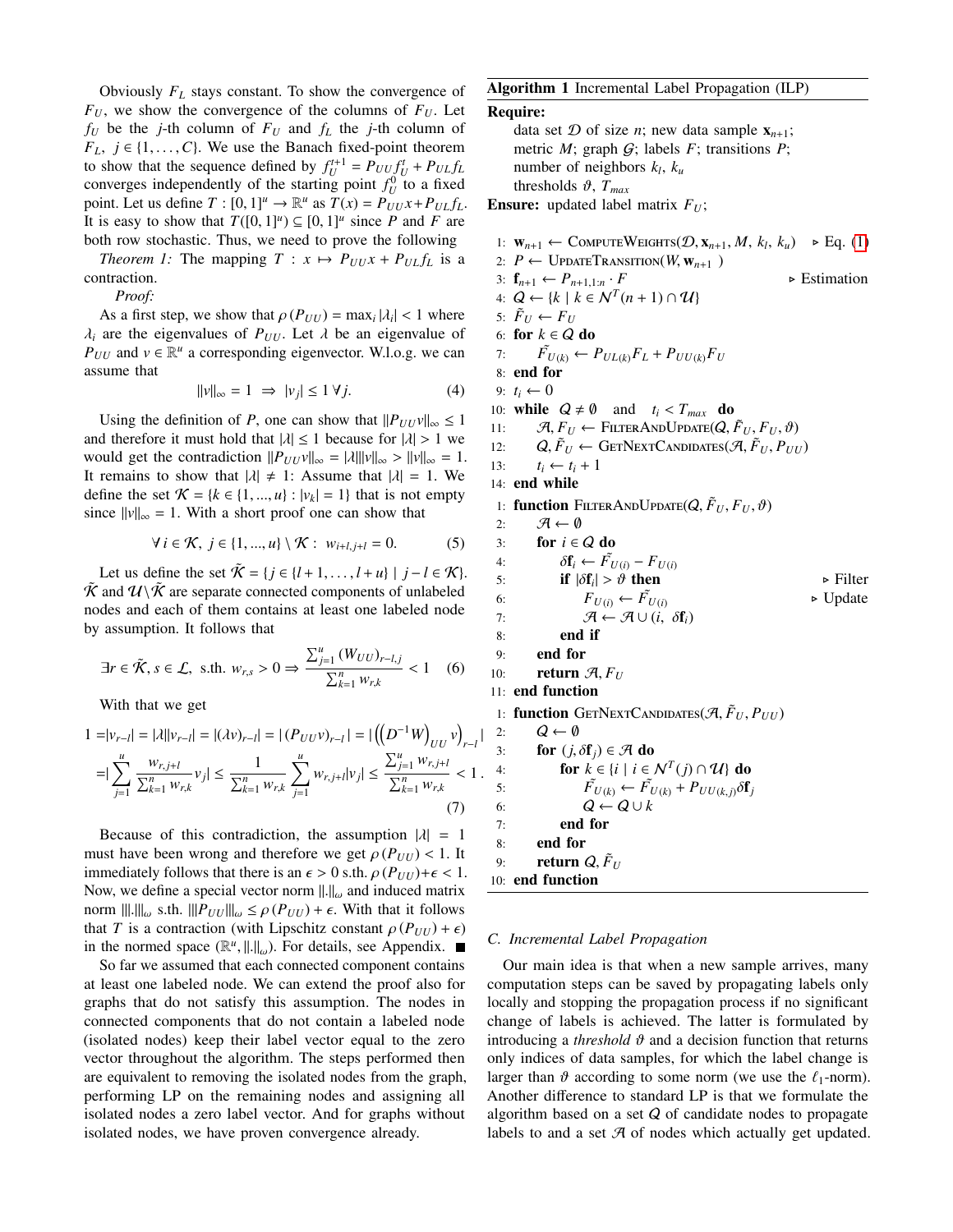This leads to a simple formulation of the stopping criterion, since label propagation is stopped when  $Q$  becomes empty  $\frac{1}{1}$  $\frac{1}{1}$  $\frac{1}{1}$ .

The pseudocode for Incremental Label Propagation is given in Alg. [1.](#page-2-0) We denote by  $F_{U(i)}$  the *i*-th row of matrix  $F_U$ , namely the estimated label for point *i*. Here, we give details for the individual steps. First, we compute the edge weights  **between the new data sample**  $**x**<sub>n+1</sub>$ and the observed samples  $\mathbf{x}_1, \ldots, \mathbf{x}_n$  according to [\(1\)](#page-1-1). This we use to update the matrices *W*, *D*, and *P*, which then have *n* + 1 rows and columns. With *P*, we estimate a label vector  $f_{n+1}$  for the new node as a weighted average of the labels of its labeled and unlabeled neighbors (line [3\)](#page-2-0). After that, we initialize the candidates set  $Q$ , which at first contains only the nodes from the unlabeled set  $U$ , that have the new node as a nearest neighbor. We denote these reverse nearest neighbors of sample  $\mathbf{x}_{n+1}$  as  $\mathcal{N}^T(n+1)$ . We also initialize the *tentative* label updates matrix  $\tilde{F}_U$  (line [5\)](#page-2-0). (In practice we only need to store the rows of  $F<sub>U</sub>$  that get updated during the algorithm.) In lines [6](#page-2-0) to [8,](#page-2-0) the label propagation starts by computing the tentative labels of the reverse nearest neighbors of the new node. This is the only step where information from the transition submatrix  $P_{UL}$  is used.

In lines [10](#page-2-0) to [14,](#page-2-0) the main idea of the ILP algorithm is presented. From the set  $Q$  of candidates that received a tentative label update, we identify the ones whose update is considered *significant*. In particular, the  $\ell_1$ -distance between their previous and tentative label has to be larger than  $\vartheta$ . Note that  $\vartheta$  implicitly defines the area of influence of the algorithm: for  $\vartheta = 0$  all changes are considered significant and we have offline LP with sets starting from the new node. Any other value for  $\vartheta$  constrains the range of the region growing process, leading to a more local effect. We apply the significant tentative updates by storing the new labels in the original matrix *F<sup>U</sup>* (line [6](#page-2-0) of function *FilterAndUpdate*). In set  $A$  we store the indices of the updated nodes along with their label difference  $\delta f$ , so we can continue the propagation with their reverse neighbors in the next iteration.

The ILP algorithm presented in Alg. [1](#page-2-0) for new unlabeled points is almost identical for new labeled points with the only difference that  $f_{n+1}$  does not need to be estimated.

#### IV. RUNTIME ANALYSIS

We consider the insertion of a single node. We denote by  $k_l$  and  $k_u$  the number of labeled and unlabeled neighbors of each node in the graph respectively. The main burden of the computation of the node's edge weights lies in the distance computation between the new node and the existing nodes in the graph which in turn depends on the choice of nearest neighbor algorithm. The trivial computation takes  $O(n_t d)$  where *d* is the data dimensionality and  $n_t = l_t + u_t$  is the number of nodes at iteration *t*. This can be reduced to logarithmic time using an efficient data structure for online node insertion and nearest neighbor search, such as Ball Trees as described in the online insertion algorithm of Omohundro [\[14\]](#page-6-13). We denote this runtime as  $O_{kmn}$ .

A major advantage of using a *<sup>k</sup>*-nn as opposed to an ε-nn graph in an incremental setting is that updating the old entries of *W* and *P* is independent of the number of nodes  $n_t$ . Using a fixed capacity heap for storing the adjacency list of each node, a node's labeled neighbors can be updated in  $log(k_l)$ and equivalently unlabeled neighbors in  $log(k<sub>u</sub>)$ , as only one neighbor might get pushed out of the heap to be replaced by the new node. Therefore the weight matrix can be updated in  $O((k_1 + k_u) \log(\max(k_l, k_u)))$ . The update of *P* is done in  $O((k_1 + k_1)^2)$  since only the rows of nodes connected to the  $O((k_l + k_u)^2)$  since only the rows of nodes connected to the new point must be updated.

The estimation of the new label takes  $O((k_l + k_u)C)$  time. Accessing the neighbors and reverse neighbors of points can be done in constant time using a hash map at the cost of  $O(n)$  auxiliary space. Each inner iteration in the functions *GetNextCandidates* and *FilterAndUpdate* takes *O*(*C*) time, therefore the runtime depends mainly on how the sizes of  $Q$  and  $\mathcal A$  evolve. The size of  $\mathcal A$  is always bounded by the size of  $Q$  but the size of  $Q$  depends on the number of reverse neighbors, which is not deterministic. In practice though this is close to  $k_u^2$  $k_u^2$ . With this assumption and with  $\vartheta = 0$ ,  $Q$ <br>and  $\vartheta$  grow as  $k_k^2 = k^3$  etc. as we consider all label and  $\mathcal{A}$  grow as  $k_u, k_u^2, k_u^3, \ldots$ , etc., as we consider all label<br>undates significant. Therefore, the number of iterations until updates significant. Therefore, the number of iterations until all unlabeled points have been reached by label propagation is bounded by  $log_{k_u}(u_t)$ . The total number of operations in the main loop then is

$$
C(k_{u} + k_{u}^{2} + ... + k_{u}^{\log_{k_{u}} u_{t}}) = C \frac{u_{t} - 1}{k_{u} - 1} = O(u_{t} C \frac{1}{k_{u} - 1}). \quad (8)
$$

And thus the total runtime of incremental label propagation for a node arriving at time *t* is

$$
O_{knn} + O((k_l + k_u)^2 + (k_l + k_u)C + u_l C \frac{1}{k_u - 1}).
$$
 (9)

# V. EXPERIMENTS

*A. Evaluation and Setup*

In this work, we use the standard Euclidean metric  $(M = I)$ to compute the edge weights (See Eq[.1\)](#page-1-1). For evaluation we use several metrics: the  $\ell_1$  error, the 0-1 classification error and the cross-entropy between ground truth labels and the predictions  $F_U$ . We also compute the entropy of our predictions  $F_U$ , the number of label propagation iterations per new point and the wall-clock computation time per new point. We set  $T_{max} = \log_{k_u} u_t$  if  $k_u > 1$  and  $T_{max} = 30$  $T_{max} = 30$  $T_{max} = 30$  if  $k_u = 1.3$ <br>We first examine the influence of different hyper-

We first examine the influence of different hyperparameters and the performance of ILP against its fully supervised counterpart, using the MNIST dataset of handwritten digits [\[15\]](#page-6-14) that consists of 60000 training and 10000 test images of dimensions 28 by 28. We do not compute any features but use the raw pixel values normalized to lie in [0, 1].

<span id="page-3-0"></span><sup>&</sup>lt;sup>1</sup>Note that the use of the sets *Q* and *A* alone does not turn LP into an incremental algorithm. In fact, for  $\vartheta = 0$ , ILP with sets is equivalent to incremental algorithm. In fact, for  $\vartheta = 0$ , ILP with sets is equivalent to offline LP for the observed samples at the time. The insight is, that for any point, only its reverse neighbors can change their label in every LP iteration, i.e. the graph can be equally processed using a region-growing strategy.

<span id="page-3-1"></span><sup>&</sup>lt;sup>2</sup>One can enforce the number of reverse neighbors to be equal to  $k<sub>u</sub>$  by using a *mutual* instead of a regular *k*-nn graph.

<span id="page-3-2"></span><sup>&</sup>lt;sup>3</sup>Code available at

<https://github.com/johny-c/incremental-label-propagation>.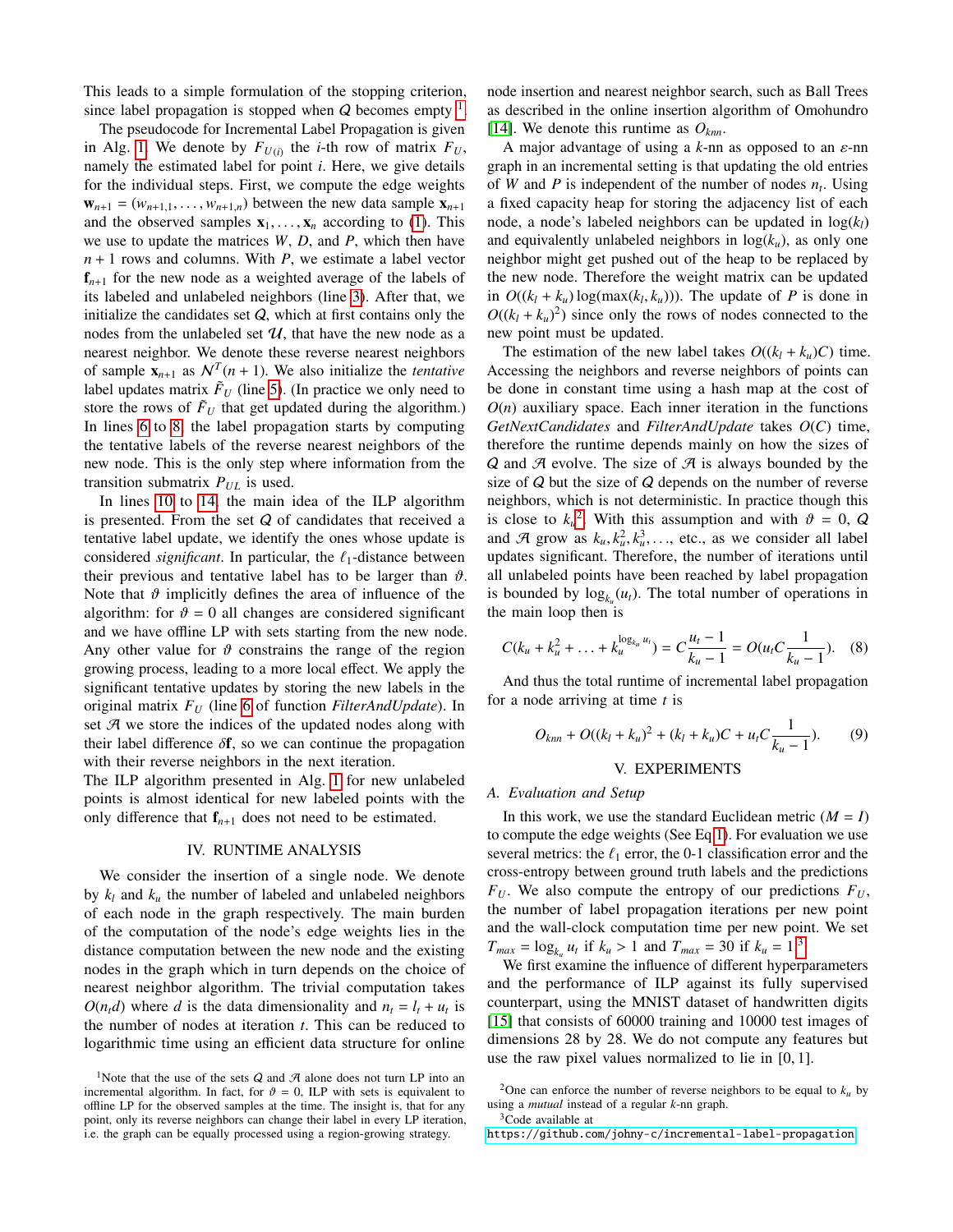**Influence of**  $\vartheta$  (MNIST)

<span id="page-4-0"></span>

Fig. 2: Illustration of how  $\vartheta$  influences different metrics. Top row:  $\ell_1$  error, cross entropy and classification error (based on arg max) w.r.t. the predictions *FU*. Bottom row: Entropy of the predictions, number of label propagation iterations and actual computation time after each new node.

Due to lack of space, we present results with  $k_u = k_l = 3$ . However, we found the algorithm to be very robust with respect to values of  $k_u$  and  $k_l$  up to 19, except for the case of  $k_l = 1$ , where the final accuracy dropped by 5%.

# *B. Influence of* ϑ

The ratio of observed labels is fixed to 5% and we set  $k_l$  = 3 and  $k_u$  = 3. In Fig. [2](#page-4-0) we show how different metrics are affected by  $\vartheta$ . As expected, the  $\ell_1$ -error decreases as we decrease  $\vartheta$ , namely as we move closer to offline LP. On the other hand, the number of iterations per observation and therefore the runtime decreases when we increase  $\vartheta$ , as the algorithm is constrained to act more locally. For reference, with  $\vartheta = 0$ , the total runtime was 4162.40s, while with  $\vartheta$  = 1.0 only 3143.46s. We observe several interesting facts:

- The estimation error is robust to changes in  $\vartheta$ , as the max. likelihood of the correct predictions is mostly preserved.
- The entropy of the predicted label distributions behaves very similar to the  $\ell_1$ -error making it a good candidate metric for self-evaluation/introspection during learning.
- From the cross-entropy evaluation, it seems that choosing a large enough  $\vartheta$  has a regularizing effect: When  $\vartheta$  is small, the cross-entropy is strongly oscillating, as every label update is trusted equally. When  $\vartheta$  is larger, the "propagation region" is narrower and therefore crossentropy is smoother. In fact for  $\vartheta = 2$ , where we only have label estimation and no propagation, the crossentropy and often also the estimation error is minimized. However, when testing on a holdout set, we find that intermediate values of  $\vartheta$  achieve the best accuracy. This suggests that a too small  $\vartheta$  causes overfitting, and a  $\vartheta$ that is too large causes underfitting.

# *C. Influence of number of observed labels*

In this experiment we evaluate how the accuracy of the algorithm is affected by the number of observed labels (Fig. [3\)](#page-4-1). We compare the test error when using just the labeled samples against the test error when also using the labels estimated by ILP for the unlabeled training samples. We use  $k_l = 3$ ,  $k_u = 3$ and  $\vartheta = 0.3$ . Predicting the labels of the test set amounts to computing  $F_T = P_{TL}F_L + P_{TU}F_U$ . Taking into account only the first summand  $P_{TL}F_L$  is weighted *k*-nn querying with respect to the given labeled samples. In Table [I](#page-5-0) we show that ILP is consistently better than weighted *k*-nn, demonstrating the utilization of the unlabeled samples.

<span id="page-4-1"></span>

Fig. 3: Estimation error on the observed unlabeled samples of MNIST for different number of observed labels in total.

## *D. Confusion Analysis*

In continuation of the previous experiment, we trained incrementally on MNIST observing only 5% of the labels. In Fig. [4](#page-5-1) we show the final confusion matrices of *k*-nn, where only labeled neighbors vote for the label of test nodes, and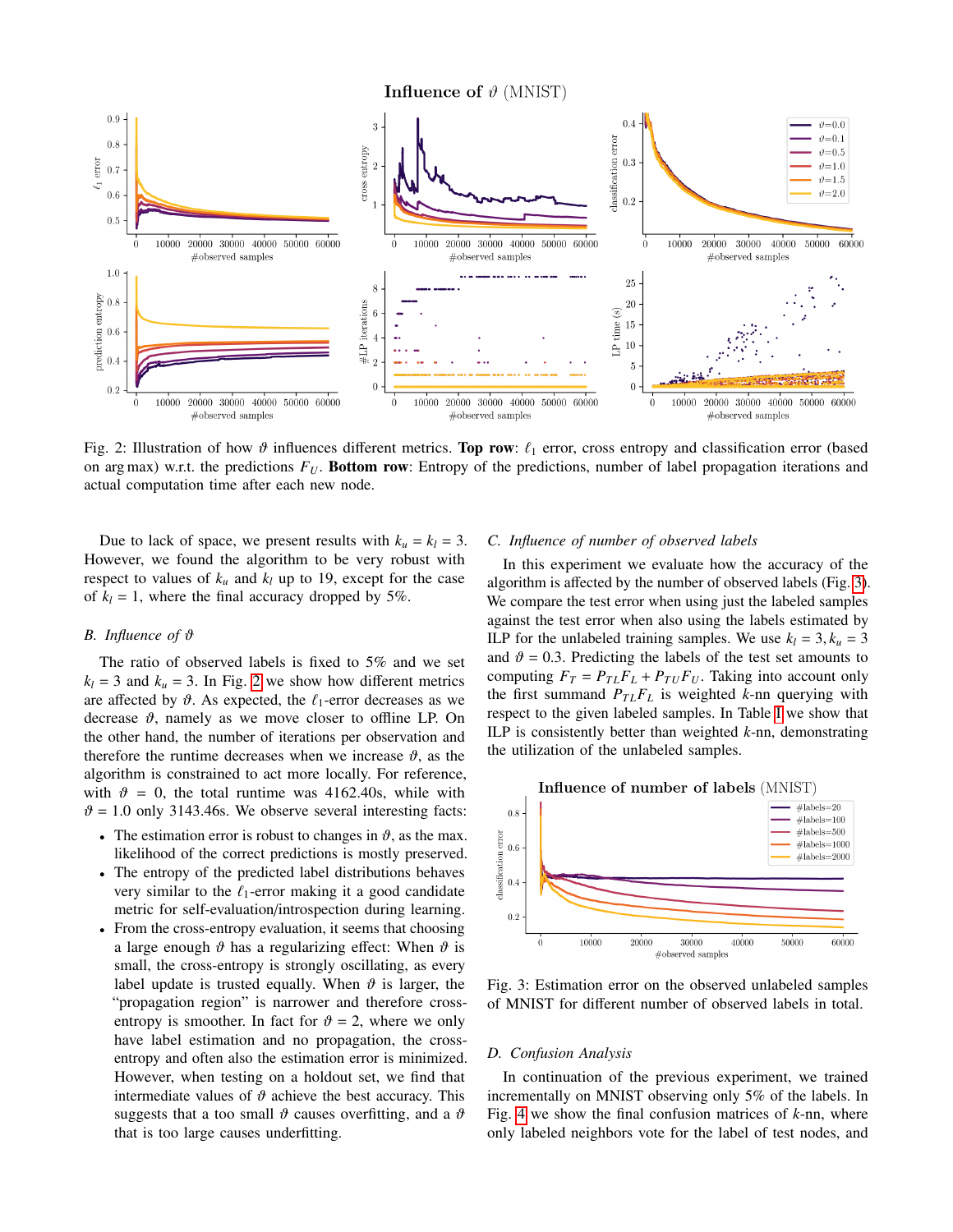<span id="page-5-1"></span>

Fig. 4: Confusion matrices for the test set of MNIST. Left: Predicting only with 3 labeled neighbors (test error=7.67%), Middle: Predicting with ILP, taking into account also the estimated labels of 3 unlabeled neighbors (test error=7.22%). Right: Some samples for which the label predictions were corrected by ILP.

<span id="page-5-0"></span>

| #Labels | Est. error $(\% )$ | knn error $(\% )$ | ILP error $(\% )$ |
|---------|--------------------|-------------------|-------------------|
| 20      | 42.35              | 41.17             | 40.11             |
| 100     | 35.17              | 27.01             | 26.61             |
| 500     | 23.54              | 14.54             | 14.09             |
| 1000    | 18.73              | 11.27             | 10.68             |
| 2000    | 14.17              | 8.56              | 82                |

TABLE I: Final estimation error on the unlabeled training set, *k*nn error and ILP error on the test set of MNIST.

ILP, where the estimated labels of the unlabeled training nodes are also considered. We present examples of images misclassified by *k*-nn that were correctly classified by ILP.

## *E. KITTI Benchmark*

We further evaluate Incremental Label Propagation on the more challenging setting of a *stream* of data. For this experiment we use data from the KITTI benchmark <sup>[4](#page-5-2)</sup>. We conduct the same experiment as Narr et al.  $[16]$ <sup>[5](#page-5-3)</sup>. We concatenate 18 streams of segmented 3D point clouds from urban traffic environments [\[13\]](#page-6-12) to form one long stream. Each of the 25090 segments corresponds to a 3D bounding box containing points that represent a given object candidate. For each such candidate, a 60-dimensional feature vector was computed as proposed by Himmelsbach et al. [\[17\]](#page-6-16). These features consist of global characteristics such as box volume and mean intensity, as well as of distributions of local ones such as scatterness or flatness. These features can be computed in real time. For the test data, each of the 18 subsets was split at a 2:1 ratio to obtain a stream of 16000 training samples and a set of 9,090 test samples. We used the 100 first training samples (50 labeled and 50 unlabeled) as a "burn-in" set to initialize the algorithm. In Fig. [6,](#page-6-17) we show the order of appearance of labeled and unlabeled samples from each class in the described training stream, as well as the behavior of ILP when only 10% of the labels are observed.

The methods mentioned by Narr et al. [\[16\]](#page-6-15) were evaluated on the test set after every 1000 observations and their final test error is presented in Table [II.](#page-5-4) We note that we do not compare against offline methods, as they are not relevant in a stream-based learning scenario. We fixed  $\vartheta$  to 1.0 and ran the experiment for different ratios of given labels (See Fig. [5\)](#page-5-5). With only 5% of the labels, ILP already outperforms Online Random Forests (Saffari et al. [\[18\]](#page-6-18)) and online multi-class Gradient Boost (Saffari et al. [\[19\]](#page-6-19)) and achieves comparable accuracy to Mondrian Forests (Lakshminarayanan et al. [\[20\]](#page-6-20)). Note that all other methods use all training labels. With 20% of the labels, we achieved a test error of 9.53%, which outperforms even the Mondrian Forest method.

<span id="page-5-5"></span>

Fig. 5: Test error of ILP over time for different ratios of labeled data in the stream.

<span id="page-5-4"></span>

| Method                            | Final Test error(%) |
|-----------------------------------|---------------------|
| OMCGB (Saffari et al. [19]        | 13.00               |
| ORF (Saffari et al. [18])         | 13.70               |
| MF (Lakshminarayanan et al. [20]) | 10.00               |
| ILP $(5\%$ labels)                | 10.75               |
| ILP $(10\%$ labels)               | 10.18               |
| ILP $(20\%$ labels)               | 9.53                |

TABLE II: Final test error of different online learning methods for the described experiment on the KITTI benchmark.

<span id="page-5-2"></span><sup>4</sup><http://www.cvlibs.net/datasets/kitti/>

<span id="page-5-3"></span><sup>&</sup>lt;sup>5</sup>Data were provided by the authors upon our request.